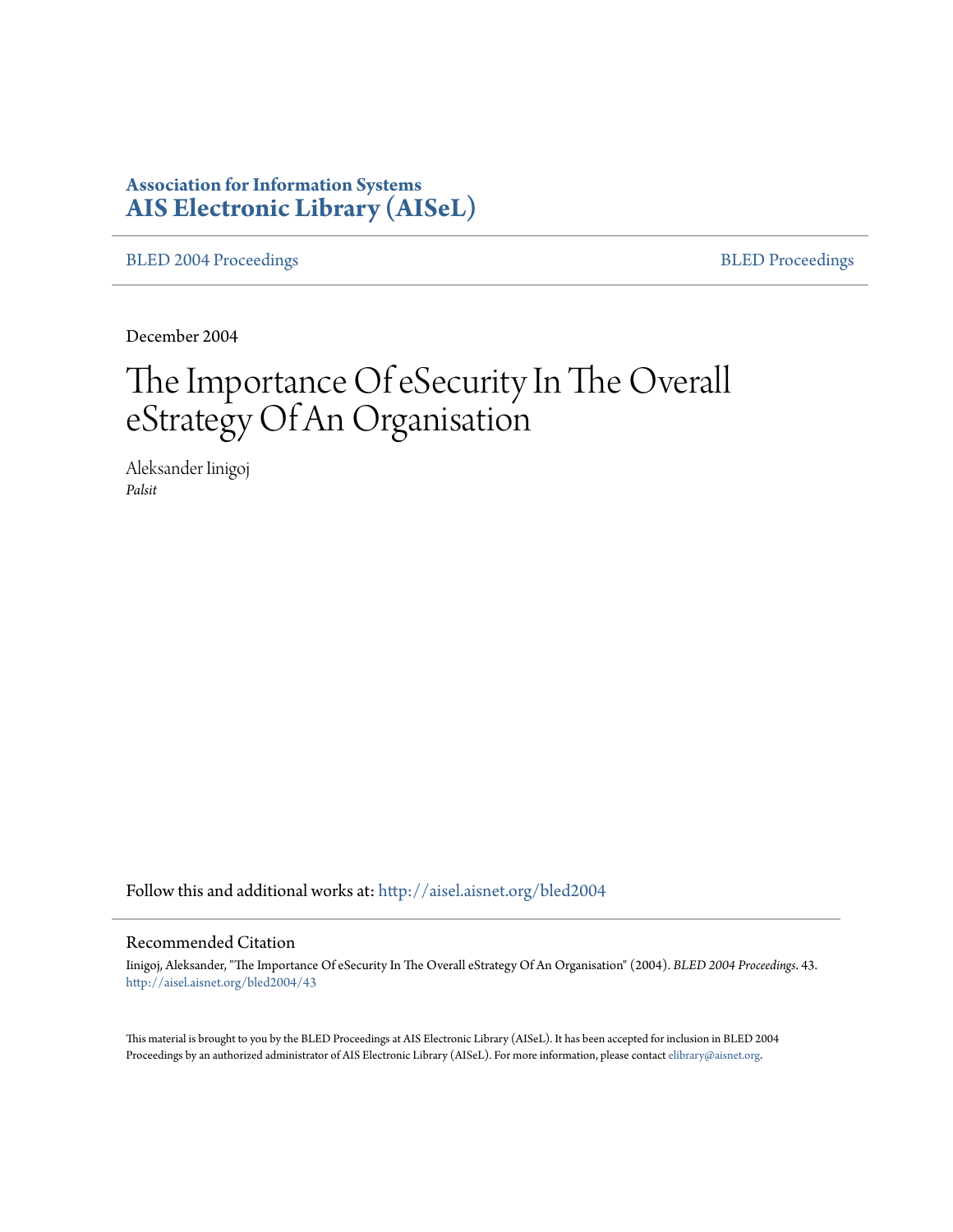### **17th Bled eCommerce Conference**

#### **eGlobal**

Bled, Slovenia, June 21 - 23, 2004

# **The Importance Of eSecurity In The Overall eStrategy Of An Organisation**

#### **Aleksander Šinigoj**

Palsit, Slovenia aleksander@palsit.com

#### **Abstract**

*Information security strategy is necessary in organizations in order to determine their risks and providing suitable policies and procedures for appropriate controls and countermeasures to manage those risks. Still too often the human factor is underestimated and people do not know how to choose safe passwords, how to react when they find out about a security breach, all that due to the fact that they are not properly trained or educated. Information security is not just a technical issue but also a policy and human issue that requires the use of technology to protect the business information. Our goal should be to clearly define roles and responsibilities of information security officer and all employees in an organization to improve overall security and the protection of that information.* 

#### **1 The Need For A Clear Strategy**

Our society has undergone a profound change. Information systems and information infrastructure in companies have considerably changed in recent years and became more distributed, and as such, much more complex to manage. Business information is dispersed, as local area networks and departmental systems have replaced the centralised mainframes. Only 15% of employees had access to corporate data in 1985, but by year 2000 the number had risen to over 85% (Yapp, 2000, p. 23). Information is an important asset which has a value to an organization and therefore needs to be well protected (ISO/IEC 17799:2000).

The increased dependence of organizations on information and communication technologies and the changed business model due to globalisation and internationalisation has rapidly increased the need for systematic and professional protection of that information. Information security becomes now more complicated and is not restricted only to maintain confidentiality, availability and integrity, but we need to put strong emphasis also on responsibility, integrity and people (Dhillon, p. 1, 2001). Most companies, do not have a written information security policy or e-security strategy, nor they have authorized people that are responsible for information security management.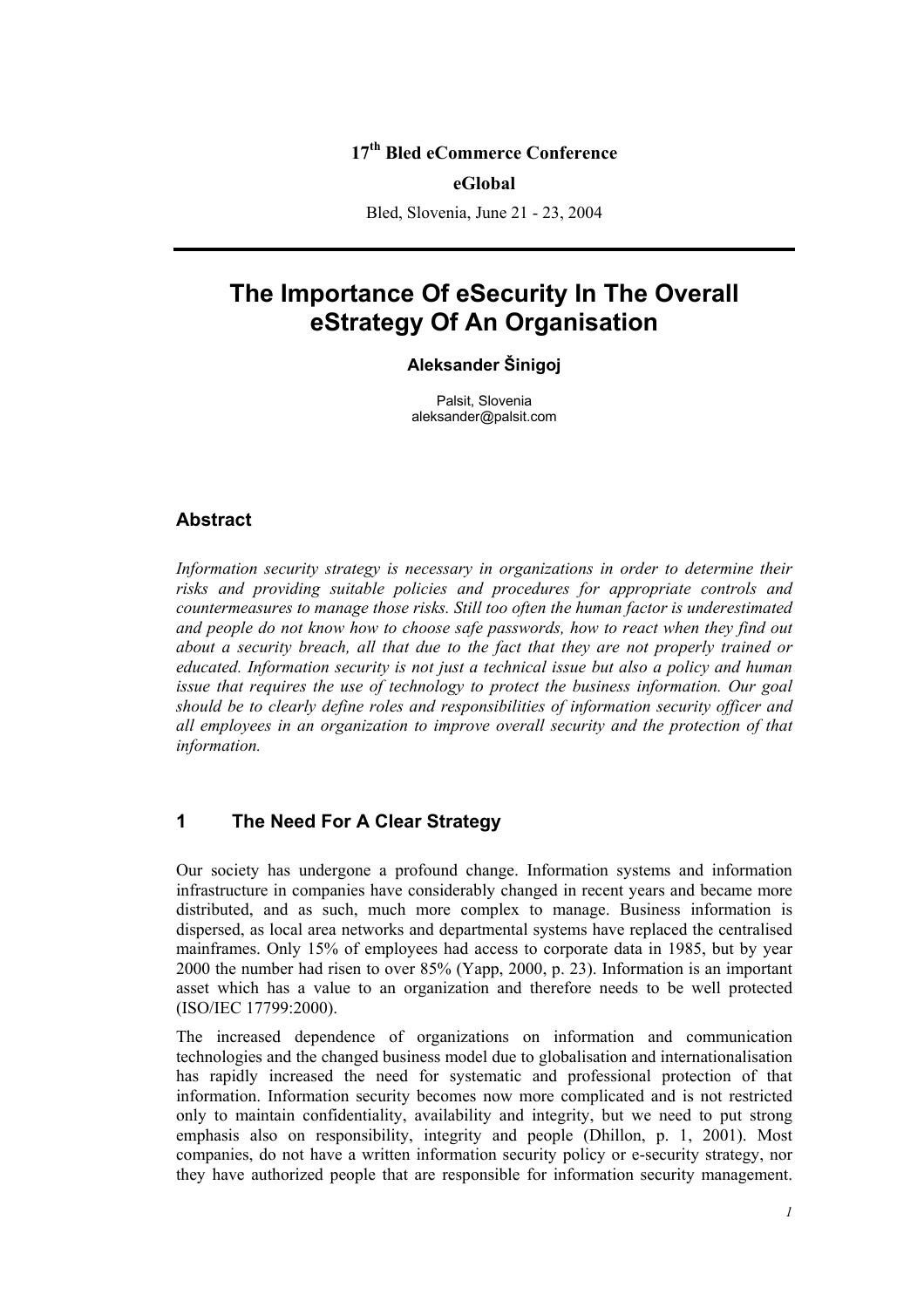The human firewall is likely to have more holes in most of Slovenian and worldwide organisation that has the firewall protecting the local area network from the outside Internet.

#### **2 Determine The Risks**

Before e-security document in the overall e-strategy of an organisation can be written and be well defined, we need first to determine the overall objective to protect the company and its assets. The first step therefore gives us the answer to the question what is being protected and why is being protected (Barman, 2002, p. 6). We need to learn more about the risks that our company is facing. Risk evaluation and risk management are one of the most important parts of the process for preparing the information security documents (Avolio, 1998). At first we need to classify the value and importance of the assets within the company and then the likely threats and vulnerabilities that are endangering those assets. Too often it is difficult to define the vulnerabilities before an attacker actually is exploiting them.

Therefore many companies decide to outsource different vulnerability assessment services to specialised companies that can check for possible holes and exploits before hackers find them. The proactive approach has proven to be successful and widespread in the financial industries. Nevertheless, in many organizations managing risks is considered to be part of the corporate quality assurance programme due to the fact that protection of important information is seen as a critical business requirement (Broderick, 2001, p. 12). Thus the risk countermeasure implementation and evaluation are used to protect the critical business information from the most important vulnerabilities.

Organisation needs to assess the information security risks taking into account the actual business value of the information and other assets at risk. Can we ensure confidentiality, integrity and availability of the assets, because we highly depend on them. E-strategy that also includes e-security must ensure that we keep the competitive edge, constant or increasing cash flow, profitability, regulatory and legal compliance with the overall goodwill of the organisation. Are we going to suffer losses because of the new computer viruses or worms is our communication encrypted and what is the likelihood of espionage, sabotage, vandalism or other sources of failure or disaster.

## **3 Social Engineering And The Human Factor**

Security has a weak-link dependency, as it is no stronger than its greatest vulnerabilities, if we at least theoretically assume that adversaries have broad capabilities and intent (Parker, 1998, p. 273). The list of vulnerabilities and threats that a company is exposed to can be rather long. System administrators would point out denial of service attacks, viruses, worms, time bombs, web site defacement, corruption etc (Schneier, 2001, p. 493). Vandalism, financial fraud, theft of transaction, data and identity interception, manipulation, misrouting and masquerade remain the most important threats to the infrastructure of an organizations. Internet has also stimulated international commercial espionage where many countries, businesses and secret services have been involved in unauthorised gathering of confidential data.

Organisations are exposed to internal and external attacks. All strategic partners that have access to the information system of an organization we need to ensure that they have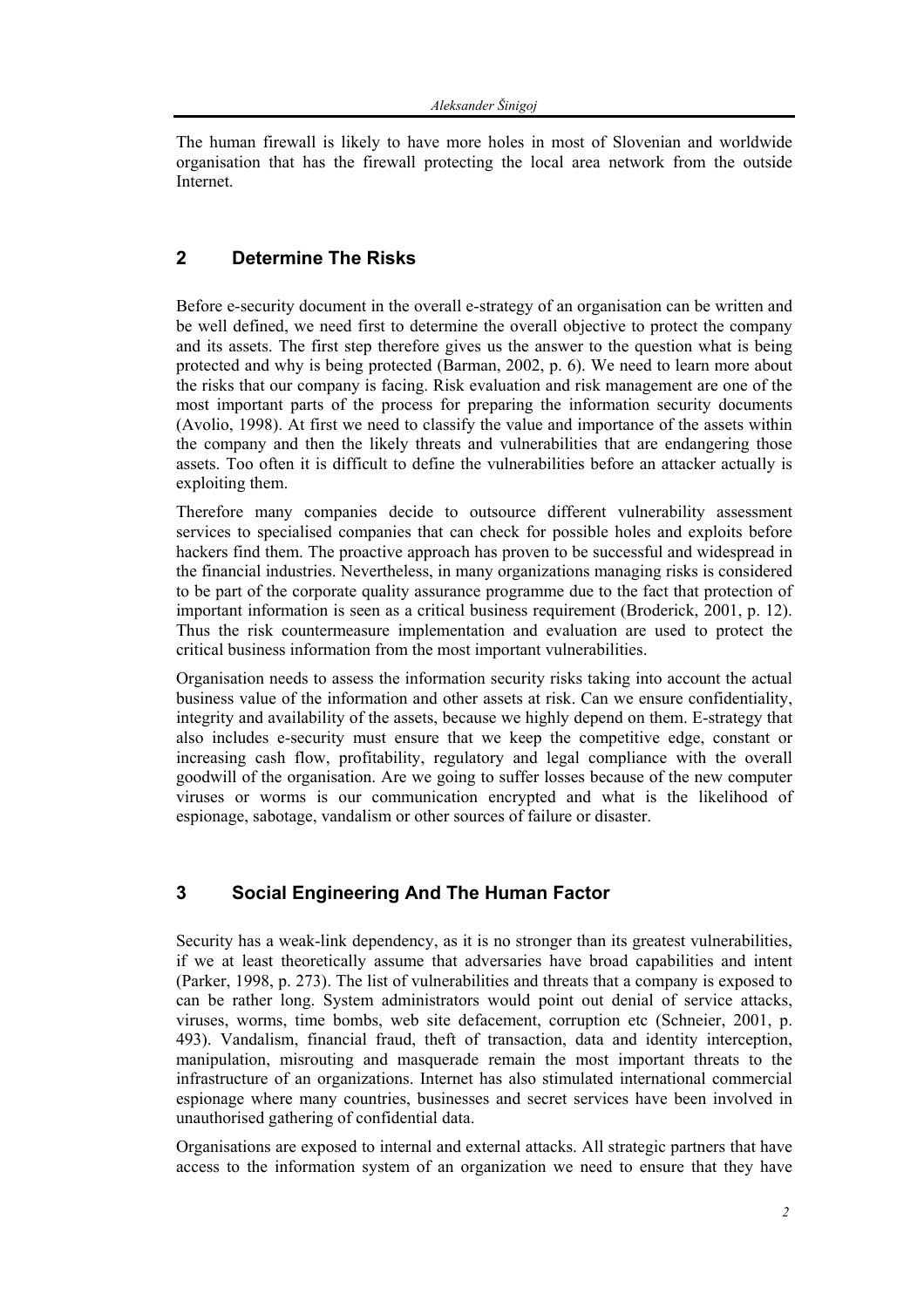same security standards and controls. Suppliers, customers, partners and employees are often accessing a whole variety of databases (Lothiam and Wenham, 2001, p. 12). Due to this reason Bank of Slovenia has instructed all banks to implement information security policy by using the BS7799 standard (Arhar, 2000). But banks are dealing with all organisations from large to medium and small. Will the let those organisation to access their networks without knowing anything about e-security.

Many national computer systems such as nuclear power stations, defence systems, aircraft flight control could perform high-risk activities. The dangers of hacking into these systems and potential terrorist activities are worrying also after the terrorist attacks on the World Trade Center last year (Bainbridge, 2000, p. 307). The problem remains also in strategic directions of companies, which are spending considerable time, money and effort on implementing different technologies but are not considering of improving security awareness throughout their companies. The importance of improving security culture in companies is still underestimated.

#### *3.1 Building A Human Firewall*

Information security needs to consider the human factor in order to be successful. People are often the weakest link for security, yet many organizations are failing to address this (Potter et al, 2002, p. 16). When a company has strong technical controls the criminals try to seek out alternative vulnerabilities and organisations may suffer losses higher than those that controls were designed to prevent (Parker, 1998, p. 6). Social engineering remains one of the most successful methods to break into a system a create certain damage by simply convincing the legitimate users to give us certain information (Kolšek, 2001). Even one of the well known convicted computer criminals Kevin Mitnick confessed that he was so successful in social engineering that he rarely needed to use technical tools. Even good users sometimes do bad things by unwittingly running hostile code on their computers.

There are several threats that our information system can be exposed to due to the human factor: abuse of privileges and trust is quite often and people misuse the systems and network. According to the KMPG survey (2001) system administrators, current employees and lack awareness form some of the greatest threats to our system. They leave their personal computers unprotected, they do not use the clear desk policy and leave many secure documents for potential visitors to see, they install different software games or screensavers without considering that those might be Trojan horses or time bombs.

Lack of employee security awareness is often found also in passwords. Most users gain access to secured sites and databases by entering passwords. People need to remember large number of PINs and passwords, for their electronic mail, different debit and credit cards, phone numbers, some even have passwords to their electronic organizers to have a track of all their passwords. Security policy should clearly define that passwords should be kept confidential and not written on a paper. It should be composed of numeric and alphabetical groups of characters. Users shouldn't use names of their family, pets, addresses or other easily guessable passwords. All those rules reduce the opportunity of unauthorized user access. The responsibility for keeping passwords confidential or regularly updated them, together with logging out from the system or service, should be allocated to each individual user and not to information technology department or even to the head of information security, the information security officer.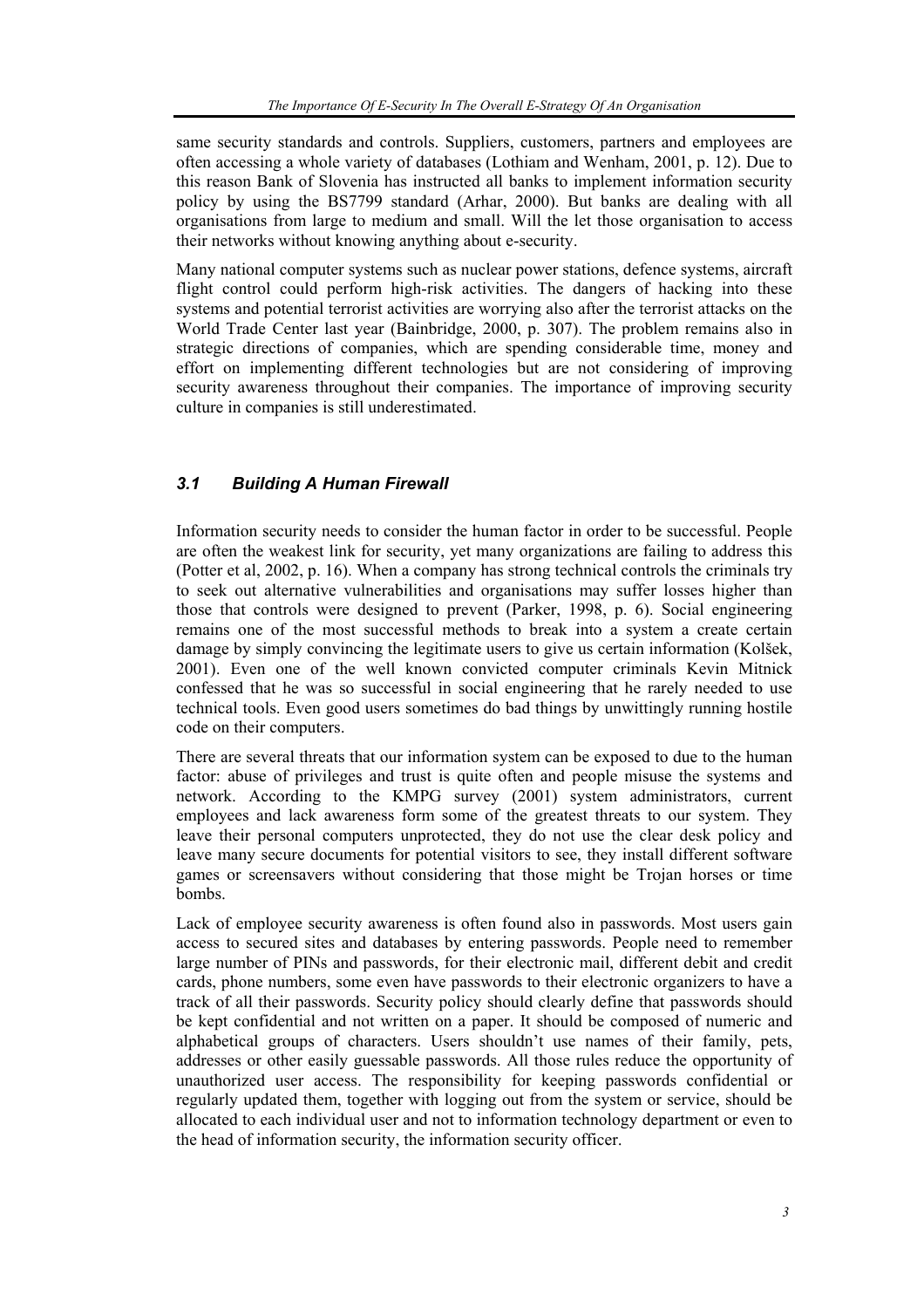Human firewall is the state of the organization where people understand their roles and responsibilities and are trying to improve the security of information and information technology and are empowered to make prudent decisions about security. It is important that also distributors, partners and other external co-workers fully understand our information security policy and are willing to accept it (Samuels, 2002, p. 32). The globalisation and connectedness of all the organisations will put the human firewall not only to the front desk of an organisation but to all small enterprises that are suppliers or business partners to a securely better aware larger organisation.

In many cases when we succeeded in improving the human firewall of our organization and we have raised enough awareness it would not matter if the malicious attachment of an electronic mail message would bypass our firewall encrypted, because the employee who would decrypt it would be cautious not to open it unless it would be digitally signed or the file extension would not be showing that it could be a worm or a Trojan horse. The employee would know exactly how to react if an incident would occur, whom to report and what are the next steps. The notion of involvement means also higher employee satisfaction and thus less probability of internal attacks of employee sabotage.

## **4 The Requirements For eSecurity Implementation**

Top management involvement in the strategy of an organisation is crucial. When it comes to involvement of top management in e-strategy there is usually less involvement. As long as there are not problems and everything seems to be running smoothly management normally does not consider e-security strategy and want to spend money or time on information security. However, only with high level commitment of management to introduce e-security as a part of the e-strategy in the process where all the employee will be involved we can expect to achieve desired success.

By appointing all employees and not only system administrators to be responsible for security in the company we can improve the overall level of security (Caminada et al, 1998, p. 429). Beside that we still need a person, also called information security officer, who is managing the overall information security process and would be controlling and managing the implementations of security policies and procedures. It is not uncommon to ensure the adequateness of a person by doing background criminal checking or asking the person to provide some proofs of their strict adherence to the law in the past.

The success of information security policy and the work of information security officer strongly depend on the support and encouragement of the top management, which should approve and determine the duties and responsibilities of the information security officer. The main roles of the information security officers would be daily management of the information security process. His roles would also include encouraging users to increase their information security awareness. Many times it is important to do introduction security training for all new employees. One of the most security (Caminada et al, 1998, p. 429).

Beside that we still need a person that would be in charge of e-security implementation within and organisation, also called information security officer or chief security officer. who is managing the overall information security process and would be controlling and managing the implementations of security policies and procedures. It is not uncommon to ensure the adequateness of a person by doing background criminal checking or asking the person to provide some proofs of their strict adherence to the law in the past. The role is certainly not an easy one, he must be familiar with technological, organisational and even legal aspects of e-security.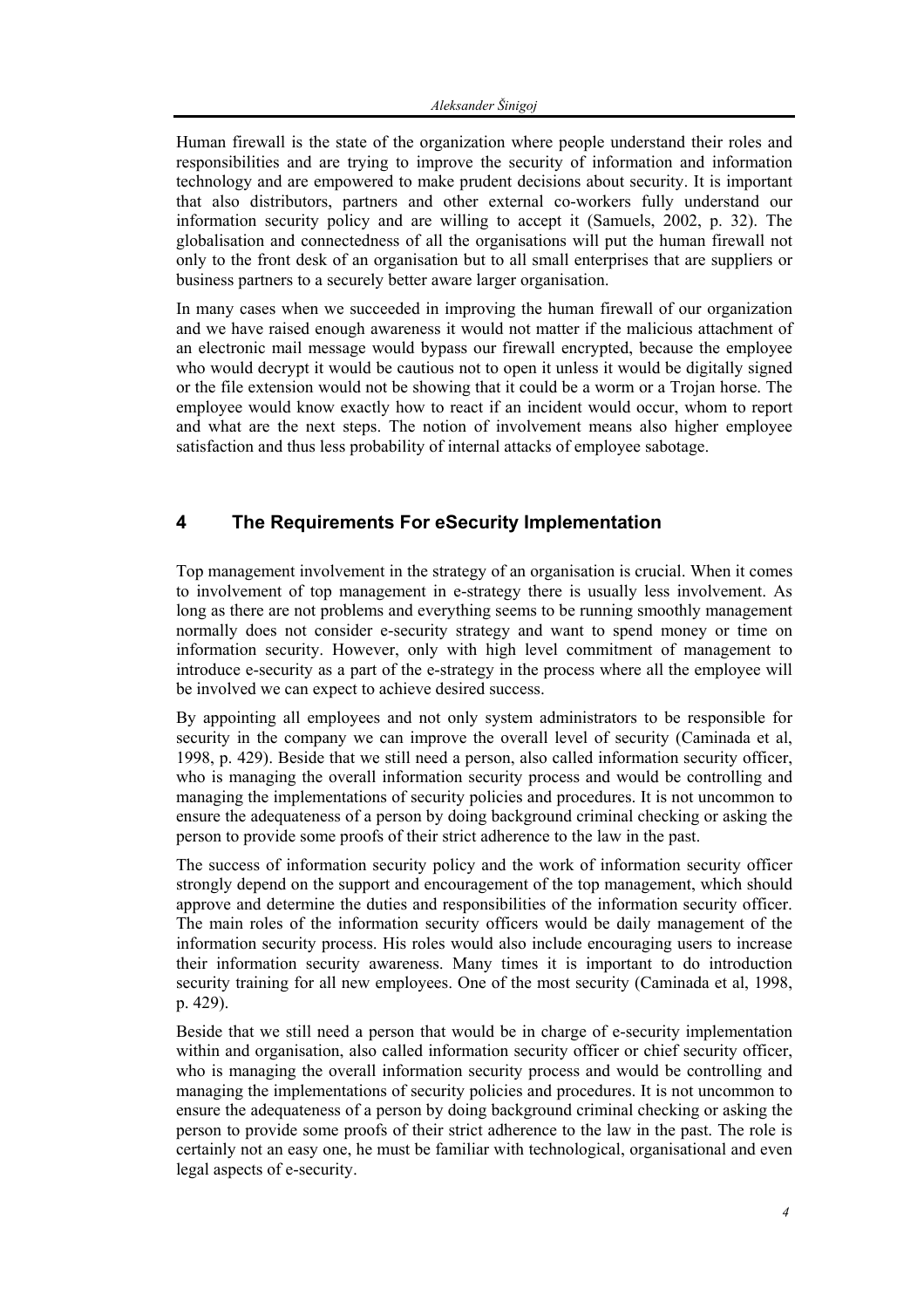As in previous cases the success of information security strategy and the work of information security officer strongly depend on the support and encouragement of the top management, which should approve and determine the duties and responsibilities of the information security officer. The main roles of the information security officers would be daily management of the information security process and ensuring that the security posture of the organisation is accordant with the e-strategy. His roles would also include encouraging users to increase their information security awareness. Many times it is important to do introduction security training for all new employees, but also regular training for all the employees.

#### **5 Conclusion**

When acting on security issues organisations are mostly not proactive. Any problems that might arise are solved on an ad-hoc basis. What an organisation really needs is to have a well-defined and documented security policy in order to make sure most security issues are addressed. The security policy needs to have clear guidelines to inform all users about their responsibilities (Wen and Tarn, 1999).

Once appointing information security officers or chief security officers it is still too often undefined what their responsibilities are. Responsibilities should be clear and supported by the top management. All those responsibilities should be then documented and easily available to all employees throughout the intranet of a company. By doing this we are tackling only some parts of information security issues.

Solving the e-security problem is almost impossible in isolation. Without knowing the value of our assets it is nearly impossible to make rational decisions about appropriate protection mechanisms. However, securing the information systems and networks is useless if we are not dealing with other aspects of overall security posture, such us personnel security, physical security or even home security. The e-strategy of new global organisations will certainly include e-security in the future.

#### **References**

- Anderson A., Longley D., Kwok K. (1994): Security Modelling for Organisations. ACM Press, New York, USA, p. 241-250.
- Arhar F. (2000): SKLEP o dopolnitvi sklepa o določitvi pogojev, ki jih mora izpolnjevati banka oziroma hranilnica za opravljanje bančnih oziroma drugih finančnih storitev. 23.05. 2002 [Url:http://objave.uradni-list.si/].
- Avolio M. F. (1998): A Multi-Dimensional Approach to Internet Security. ACM Networker Magazine, May 1998.
- Barman S. (2002): Writing Information Security Policies. New Riders, Indianapolis, USA.
- Bainbridge D. (2000): Introduction to Computer Law. Longman Pearson Education, Harlow, England. 478 pp.
- Broderic J. S. (2001): Information Security Risk Management When Should It be Managed? Information Security Technical Report, Volume 6, No. 3, pp. 12-18.